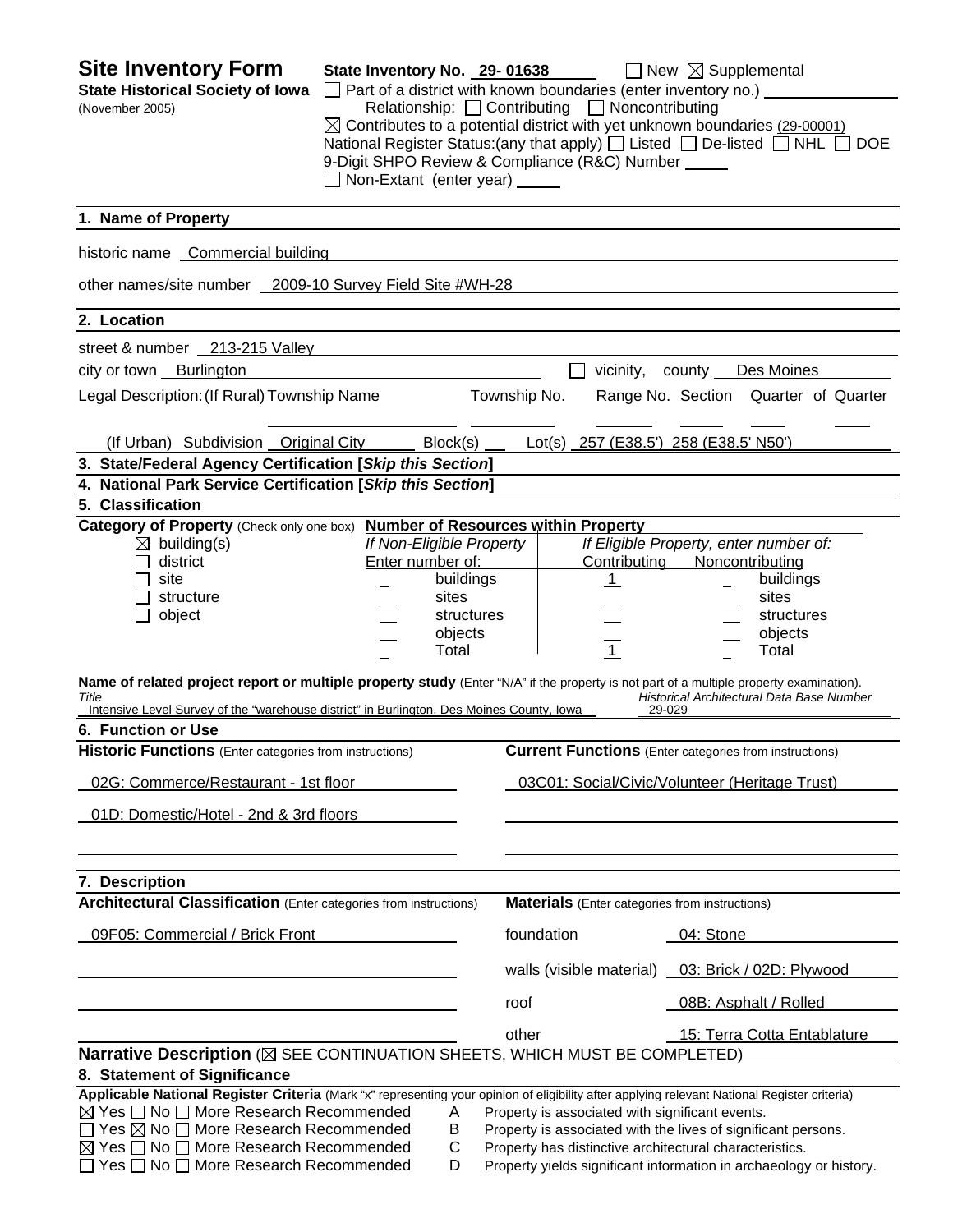| Address _213-215 Valley<br>Des Moines<br>County                                                                                                                                                                                                                                                                                                                                                                                                                                                                                                                                                                                                                                                                                                                                                                                                                                                                                                                                                                                                                                                                                                                                                                                                                                                                                                                                                                                                                                                | Site Number<br>29-01638                                                     |
|------------------------------------------------------------------------------------------------------------------------------------------------------------------------------------------------------------------------------------------------------------------------------------------------------------------------------------------------------------------------------------------------------------------------------------------------------------------------------------------------------------------------------------------------------------------------------------------------------------------------------------------------------------------------------------------------------------------------------------------------------------------------------------------------------------------------------------------------------------------------------------------------------------------------------------------------------------------------------------------------------------------------------------------------------------------------------------------------------------------------------------------------------------------------------------------------------------------------------------------------------------------------------------------------------------------------------------------------------------------------------------------------------------------------------------------------------------------------------------------------|-----------------------------------------------------------------------------|
| <b>Burlington</b><br>City                                                                                                                                                                                                                                                                                                                                                                                                                                                                                                                                                                                                                                                                                                                                                                                                                                                                                                                                                                                                                                                                                                                                                                                                                                                                                                                                                                                                                                                                      | $(29-00001)$<br>District Number                                             |
| <b>Criteria Considerations</b><br>$\Box$ A Owned by a religious institution or used<br>$\Box$ E A reconstructed building, object, or structure.<br>for religious purposes.<br>$\Box$ F A commemorative property.<br>B Removed from its original location.<br>C A birthplace or grave.<br>50 years.<br>D A cemetery                                                                                                                                                                                                                                                                                                                                                                                                                                                                                                                                                                                                                                                                                                                                                                                                                                                                                                                                                                                                                                                                                                                                                                             | $\Box$ G Less than 50 years of age or achieved significance within the past |
| Areas of Significance (Enter categories from instructions)<br><b>Significant Dates</b>                                                                                                                                                                                                                                                                                                                                                                                                                                                                                                                                                                                                                                                                                                                                                                                                                                                                                                                                                                                                                                                                                                                                                                                                                                                                                                                                                                                                         |                                                                             |
| Construction date<br>05: Commerce<br>1870<br>Other dates, including renovation<br>c.1916                                                                                                                                                                                                                                                                                                                                                                                                                                                                                                                                                                                                                                                                                                                                                                                                                                                                                                                                                                                                                                                                                                                                                                                                                                                                                                                                                                                                       | $\boxtimes$ check if circa or estimated date                                |
| <b>Architect/Builder</b><br><b>Significant Person</b><br>(Complete if National Register Criterion B is marked above)<br>Architect                                                                                                                                                                                                                                                                                                                                                                                                                                                                                                                                                                                                                                                                                                                                                                                                                                                                                                                                                                                                                                                                                                                                                                                                                                                                                                                                                              |                                                                             |
| <b>Builder</b>                                                                                                                                                                                                                                                                                                                                                                                                                                                                                                                                                                                                                                                                                                                                                                                                                                                                                                                                                                                                                                                                                                                                                                                                                                                                                                                                                                                                                                                                                 |                                                                             |
| Narrative Statement of Significance ( $\boxtimes$ SEE CONTINUATION SHEETS, WHICH MUST BE COMPLETED)                                                                                                                                                                                                                                                                                                                                                                                                                                                                                                                                                                                                                                                                                                                                                                                                                                                                                                                                                                                                                                                                                                                                                                                                                                                                                                                                                                                            |                                                                             |
| 9. Major Bibliographical References                                                                                                                                                                                                                                                                                                                                                                                                                                                                                                                                                                                                                                                                                                                                                                                                                                                                                                                                                                                                                                                                                                                                                                                                                                                                                                                                                                                                                                                            |                                                                             |
| Bibliography $\boxtimes$ See continuation sheet for citations of the books, articles, and other sources used in preparing this form                                                                                                                                                                                                                                                                                                                                                                                                                                                                                                                                                                                                                                                                                                                                                                                                                                                                                                                                                                                                                                                                                                                                                                                                                                                                                                                                                            |                                                                             |
| 10. Geographic Data                                                                                                                                                                                                                                                                                                                                                                                                                                                                                                                                                                                                                                                                                                                                                                                                                                                                                                                                                                                                                                                                                                                                                                                                                                                                                                                                                                                                                                                                            |                                                                             |
| <b>UTM References (OPTIONAL)</b>                                                                                                                                                                                                                                                                                                                                                                                                                                                                                                                                                                                                                                                                                                                                                                                                                                                                                                                                                                                                                                                                                                                                                                                                                                                                                                                                                                                                                                                               |                                                                             |
| Easting<br>Zone<br>Northing<br>Zone<br>Easting                                                                                                                                                                                                                                                                                                                                                                                                                                                                                                                                                                                                                                                                                                                                                                                                                                                                                                                                                                                                                                                                                                                                                                                                                                                                                                                                                                                                                                                 | <b>Northing</b>                                                             |
| 2<br>1<br>3<br>4                                                                                                                                                                                                                                                                                                                                                                                                                                                                                                                                                                                                                                                                                                                                                                                                                                                                                                                                                                                                                                                                                                                                                                                                                                                                                                                                                                                                                                                                               |                                                                             |
|                                                                                                                                                                                                                                                                                                                                                                                                                                                                                                                                                                                                                                                                                                                                                                                                                                                                                                                                                                                                                                                                                                                                                                                                                                                                                                                                                                                                                                                                                                |                                                                             |
| See continuation sheet for additional UTM references or comments                                                                                                                                                                                                                                                                                                                                                                                                                                                                                                                                                                                                                                                                                                                                                                                                                                                                                                                                                                                                                                                                                                                                                                                                                                                                                                                                                                                                                               |                                                                             |
| 11. Form Prepared By                                                                                                                                                                                                                                                                                                                                                                                                                                                                                                                                                                                                                                                                                                                                                                                                                                                                                                                                                                                                                                                                                                                                                                                                                                                                                                                                                                                                                                                                           |                                                                             |
| name/title Georgette Allen, Volunteer                                                                                                                                                                                                                                                                                                                                                                                                                                                                                                                                                                                                                                                                                                                                                                                                                                                                                                                                                                                                                                                                                                                                                                                                                                                                                                                                                                                                                                                          | Rebecca Lawin McCarley, Consultant, Davenport, IA                           |
| organization Burlington Historic Preservation Commission                                                                                                                                                                                                                                                                                                                                                                                                                                                                                                                                                                                                                                                                                                                                                                                                                                                                                                                                                                                                                                                                                                                                                                                                                                                                                                                                                                                                                                       | Feb. 20, 2010<br>date                                                       |
| street & number_ City Hall, 400 Washington Street                                                                                                                                                                                                                                                                                                                                                                                                                                                                                                                                                                                                                                                                                                                                                                                                                                                                                                                                                                                                                                                                                                                                                                                                                                                                                                                                                                                                                                              | telephone 319-753-8158                                                      |
| city or town<br><b>Burlington</b>                                                                                                                                                                                                                                                                                                                                                                                                                                                                                                                                                                                                                                                                                                                                                                                                                                                                                                                                                                                                                                                                                                                                                                                                                                                                                                                                                                                                                                                              | zip code 52601<br>state lowa                                                |
| ADDITIONAL DOCUMENTATION (Submit the following items with the completed form)                                                                                                                                                                                                                                                                                                                                                                                                                                                                                                                                                                                                                                                                                                                                                                                                                                                                                                                                                                                                                                                                                                                                                                                                                                                                                                                                                                                                                  |                                                                             |
| <b>FOR ALL PROPERTIES</b>                                                                                                                                                                                                                                                                                                                                                                                                                                                                                                                                                                                                                                                                                                                                                                                                                                                                                                                                                                                                                                                                                                                                                                                                                                                                                                                                                                                                                                                                      |                                                                             |
| Map: showing the property's location in a town/city or township.<br>1.<br>Site plan: showing position of buildings and structures on the site in relation to public road(s).<br>2.<br>Photographs: representative black and white photos. If the photos are taken as part of a survey for which the Society is to be<br>3.<br>curator of the negatives or color slides, a photo/catalog sheet needs to be included with the negatives/slides and the following<br>needs to be provided below on this particular inventory site:<br>Roll/slide sheet #<br>Frame/slot #<br>Roll/slide sheet #<br>Frame/slot #<br>Frame/slot #<br>Roll/slide sheet #<br>$\boxtimes$ See continuation sheet or attached photo & slide catalog sheet for list of photo roll or slide entries.<br>$\boxtimes$ Photos/illustrations without negatives are also in this site inventory file.<br>FOR CERTAIN KINDS OF PROPERTIES, INCLUDE THE FOLLOWING AS WELL<br>Farmstead & District: (List of structures and buildings, known or estimated year built, and contributing or noncontributing status)<br>1.<br>2.<br><b>Barn:</b><br>a. A sketch of the frame/truss configuration in the form of drawing a typical middle bent of the barn.<br>A photograph of the loft showing the frame configuration along one side.<br>b.<br>A sketch floor plan of the interior space arrangements along with the barn's exterior dimensions in feet.<br>c.<br>State Historic Preservation Office (SHPO) Use Only Below This Line | Date Taken<br>Date Taken<br>Date Taken                                      |
| Concur with above survey opinion on National Register eligibility: □ Yes □ No □ More Research Recommended                                                                                                                                                                                                                                                                                                                                                                                                                                                                                                                                                                                                                                                                                                                                                                                                                                                                                                                                                                                                                                                                                                                                                                                                                                                                                                                                                                                      |                                                                             |
| This is a locally designated property or part of a locally designated district.                                                                                                                                                                                                                                                                                                                                                                                                                                                                                                                                                                                                                                                                                                                                                                                                                                                                                                                                                                                                                                                                                                                                                                                                                                                                                                                                                                                                                |                                                                             |
| Comments:                                                                                                                                                                                                                                                                                                                                                                                                                                                                                                                                                                                                                                                                                                                                                                                                                                                                                                                                                                                                                                                                                                                                                                                                                                                                                                                                                                                                                                                                                      |                                                                             |
| Evaluated by (name/title):                                                                                                                                                                                                                                                                                                                                                                                                                                                                                                                                                                                                                                                                                                                                                                                                                                                                                                                                                                                                                                                                                                                                                                                                                                                                                                                                                                                                                                                                     | Date:                                                                       |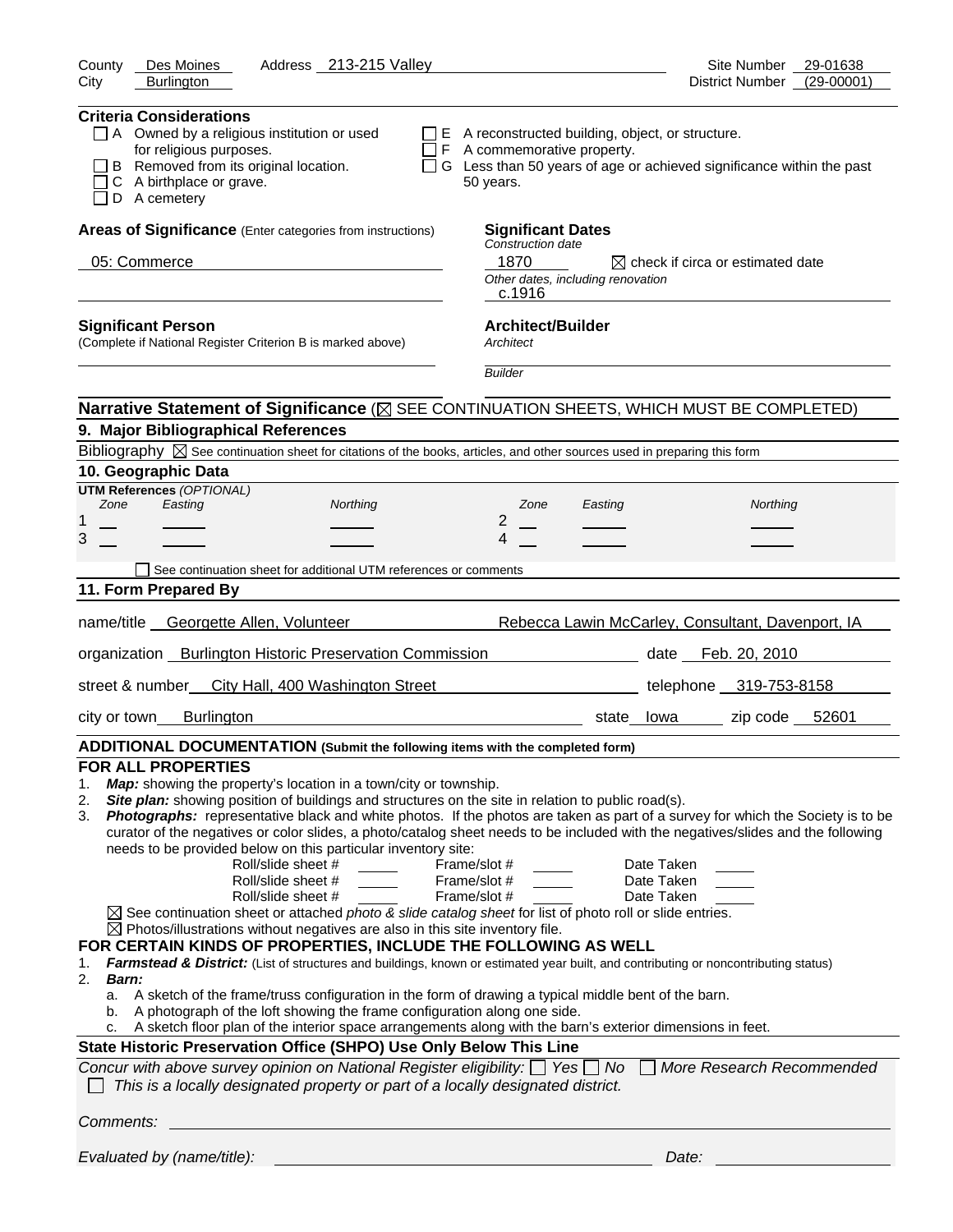Page 1

| Commercial building | Des Moines |
|---------------------|------------|
| Name of Property    | County     |
| 213-215 Valley      | Burlington |
| Address             | City       |

### **7. Narrative Description**

This is a three-story brick commercial building that was likely constructed around 1870 with a complete façade remodel dating to around 1916. The storefront has been remodeled since this period, with a center entry and side upper-story entry installed. The white terra cotta accents the dark red brick. Terra cotta ornamentation extends across the building above the storefront and across the parapet. The windows are paired in three sets on the second and third stories. The paired six-over-single-light double-hung windows share a terra cotta sill. The third story windows also have a shared terra cotta lintel with keystone. The parapet is curved with terra cotta coping as well. The east side elevation is exposed and reveals the earlier construction of the building. The double-hung windows have segmental arch brick lintels and stone sills, typical of the mid to late  $19<sup>th</sup>$  century.

### **8. Narrative Statement of Significance**

This hotel / commercial building does not appear to relate to the significance and history associated with the Manufacturing and Wholesale Historic District centered on 3<sup>rd</sup> Street from Valley to Elm streets. However, the history of the building is related to the retail/commercial area along this block and to the north. With an expanded retail/commercial historic district along Jefferson Street, this building would likely contribute to this expanded district. It would contribute historically and architecturally to this potential expanded historic district. Additionally, the building may be individually eligible for the National Register of Historic Places under Criterion C for the c.1916 remodel of the façade. The façade remodel is one of a series in Burlington dating to this period. With more information and comparison of related buildings, it may have architecturally significance for an individual nomination.

The building on this site appears to date back to the 1870s, though the current appearance dates to the 1920s. Hugel & Johnson, a copper, tin, and sheet rock business were listed here in 1870 (21 Valley), 1871 (19 Valley), and 1874 (213 Valley). Hugel is listed on Jefferson in 1869, so 1870 is the earliest known business associated with this building. The German *Iowa Tribune* opened on the west half in 1874. A number of businesses operated here for short periods of time in the 1870s and 1880s. In the 1880s, Thomas Harper "started out upon an independent business venture, opening an oyster house at No. 213 Valley street. He afterward removed to the Odd Fellows building, where he conducted a restaurant" (Antrobus 1915: 166). The 1885 and 1886 directories list 213 (and 215 Valley) as being the Harper House (Harper and Dombough). The 1886 Sanborn map also shows it used as Harper Hotel, with a hall on the third story. It is possible that the building was constructed around 1885 for use as a hotel, with the previous uses in an earlier building. In 1887, the hotel became the Gorham House. The 1892 Sanborn map shows the building as the Boston Hotel, which had closed. C.L. McCash transferred the property (E 38.5 feet of Lot 257) to Mary McCash in 1893. In 1900, the east half (213) is the saloon of David E. Mull, and the west half (217) is vacant. In 1904, the building was sold to W.H. Coulter. Charles G. Low operated a saloon here from 1906 to 1910. In 1912, 213 is vacant and Bert and Alma Wasson operated a bowling alley and lived in 215. In 1915, a saloon returned to 213, and 215 is occupied by Hotel Primo. In 1916, the building was vacant. McCash sold it to the Moehn Brewing Company in 1907. They owned it for 18 months, selling it to Burlington Realty in 1908.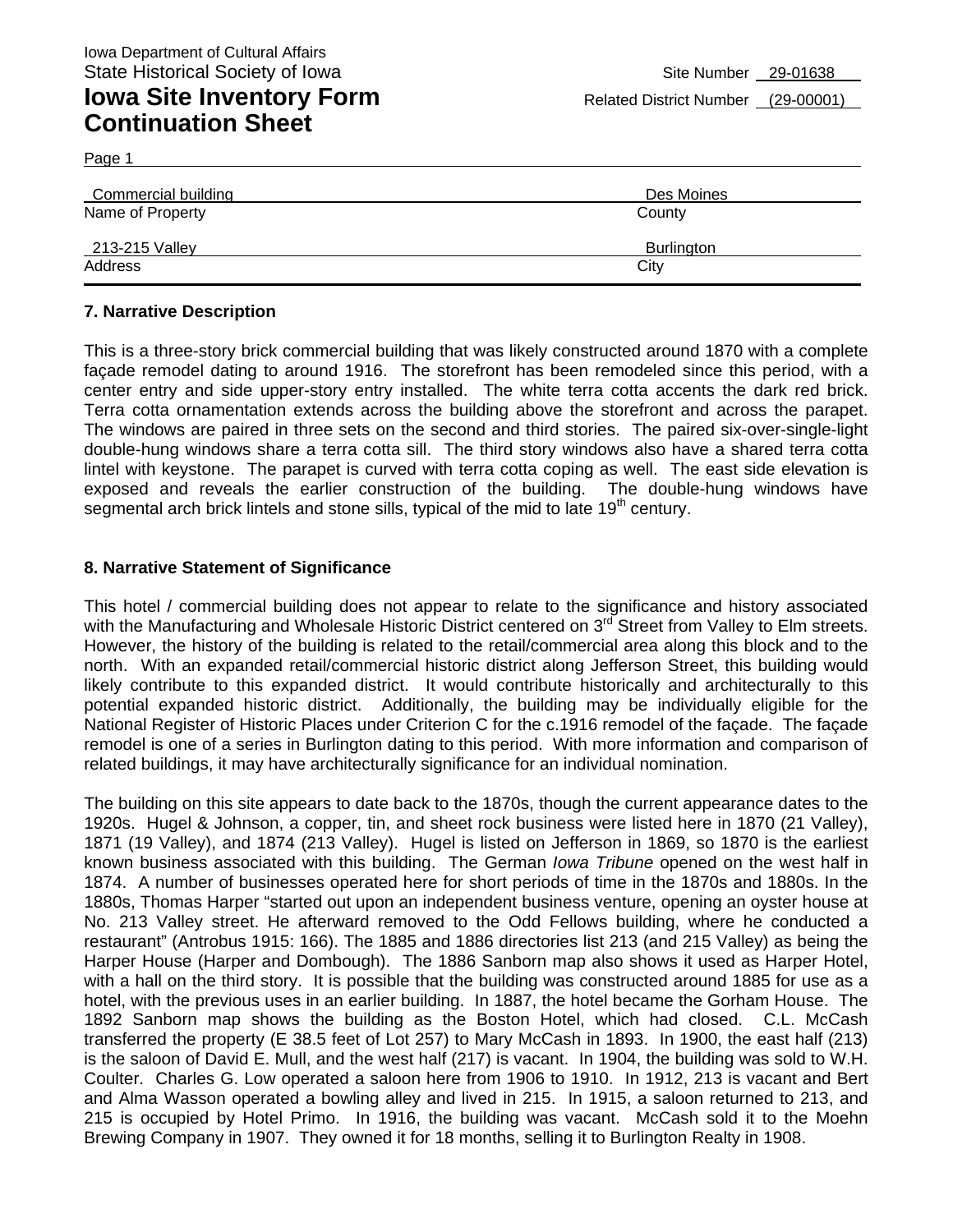Page 2

| <b>Commercial building</b> | Des Moines |
|----------------------------|------------|
| Name of Property           | County     |
| 213-215 Valley             | Burlington |
| Address                    | City       |

It was likely during the time that Burlington Realty owned the building from 1908 to 1916 that the façade was updated to the current appearance. The property went through four owners in the next few years, bought by Barney Niemann in 1916, then Elmer Able & wife in 1918, then J.W. DeBach in 1918, and finally by M. Phelan in 1919. It is possible that the work was completed in 1916 when the property is listed as vacant and after Niemann bought the property. B.F. Goodrich Rubber Company moved into the building by 1918 in 213, and it utilized both 213 and 215 storefronts in 1920. The Hotel Central operated on the upper two stories, associated with 215, from 1918 to 1933. In 1922, the tire store became Wentworth Tire Service. In 1924, it was listed at 213 and American Optical Company and F.A. Hardy Company was at 215.



**1920s – building on left (Des Moines County Historical Society)** 

The Auto Eat Restaurant was at 213 from 1926 to 1942. Burch's Recreational Parlor opened in 215 by 1928. The upper story hotel became the Iowa Hotel from 1933 to 1947. A number of businesses associated with bus lines opened in 215 by 1938 and stayed until 1943. The Green Mill Restaurant opened at 213 in 1942, followed by Tiny's Café by 1951. Ingersoll Shoes moved here by 1961. The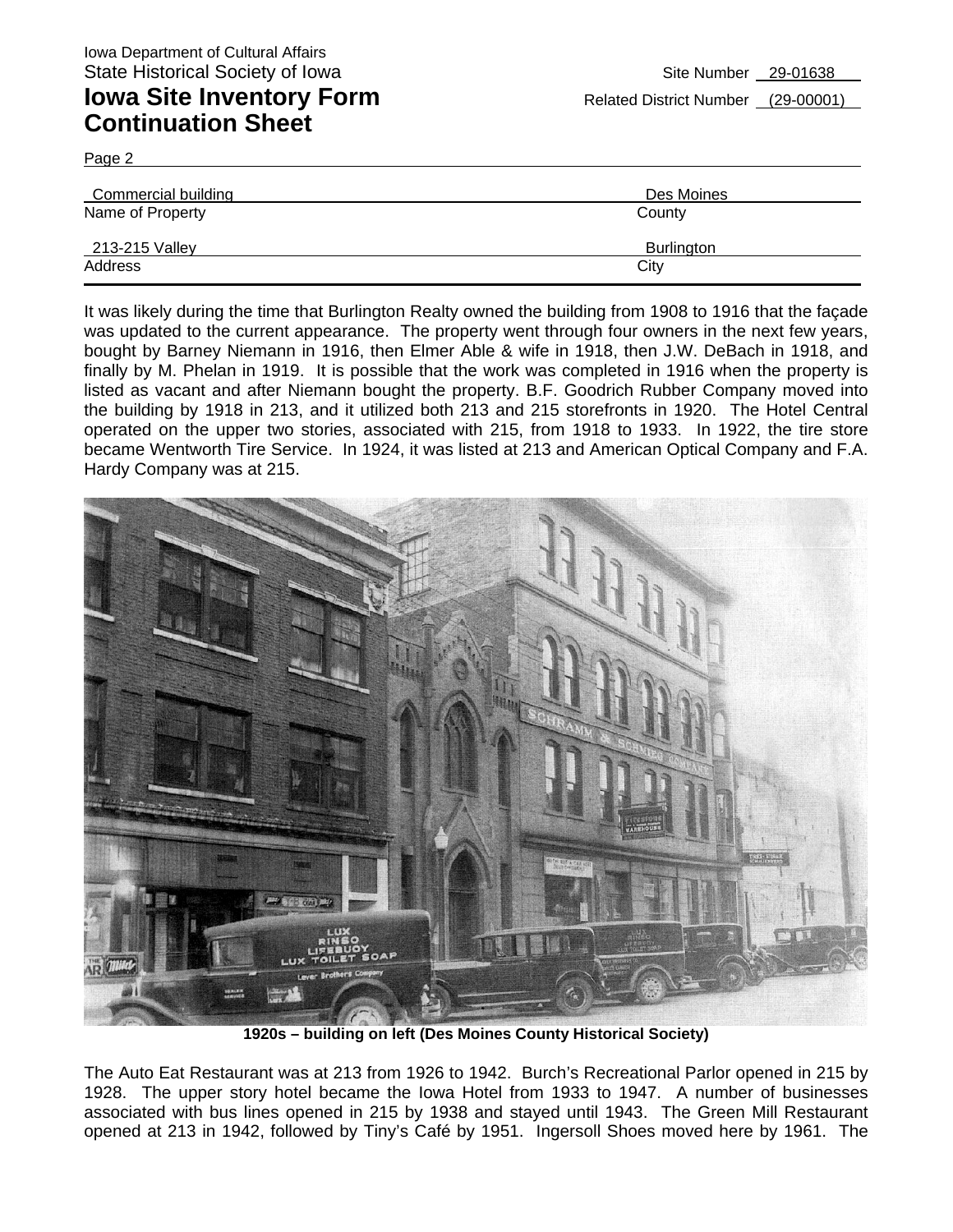Page 3

| Commercial building | Des Moines |
|---------------------|------------|
| Name of Property    | County     |
| 213-215 Valley      | Burlington |
| Address             | City       |

Appel Tavern opened in 215 by 1945, followed by Tuckers Inn by 1955. The Zephyr Hotel operated upstairs from 1945 until 1971.

In the 1920-21 directory, it is listed as being the location for BF Goodrich Tires.

The 1931 Sanborn map shows hotel rooms on the second and third floors. The 1930 directory lists the Central Hotel at 215 ½ Valley. Auto Eat Restaurant is listed at 213 and Burch's Recreation Parlor is listed at 215 in 1930.

In the 1951 city directory, it was the location of Tiny's Café. Thus, it is shown as a restaurant in 1952 with hotel rooms on the second floor.

Courthouse deed records show that it was involved in a sheriff sale in 1945 and was purchased by Lawrence and Lola Diewald, known local restaurant owners. Barngrover Realty purchased it in 1954. It was in the Coffin family throughout the late 1960s and into the 1980s.

It was a saloon in 1977 and owned by the Coffin family (Site Inventory Form).

The current owner is the Heritage Trust which purchased this property for its Preservation Station in 2008 from the Coffin family (courthouse documents). It is being restored.

#### **9. Major Bibliographical References**

*Biographical Review of Des Moines County, Iowa.* Chicago, IL: Hobert Publishing Company, 1905.

*Burlington Hawk-Eye,* various articles and dates. On microfilm at the Burlington Public Library.

City Directories, Burlington, Iowa, various dates. On microfiche at the Burlington Public Library

*History of Des Moines County, Iowa.* Chicago, IL: Western Historical Company, 1879.

*History of Des Moines County Iowa and Its People.* Chicago, IL: S.J. Clarke Publishing Company, 1915.

*Portrait and Biographical Album of Des Moines County, Iowa.* Chicago, IL: Acme Publishing Company, 1888.

Sanborn Map Company. "Burlington, Iowa," Fire Insurance Maps. New York: Sanborn Map Company, 1886, 1892, 1900, 1931, 1952.

Transfer books, Des Moines County Auditor's Office, Burlington, Iowa

Vertical files, Burlington Public Library, Burlington, Iowa.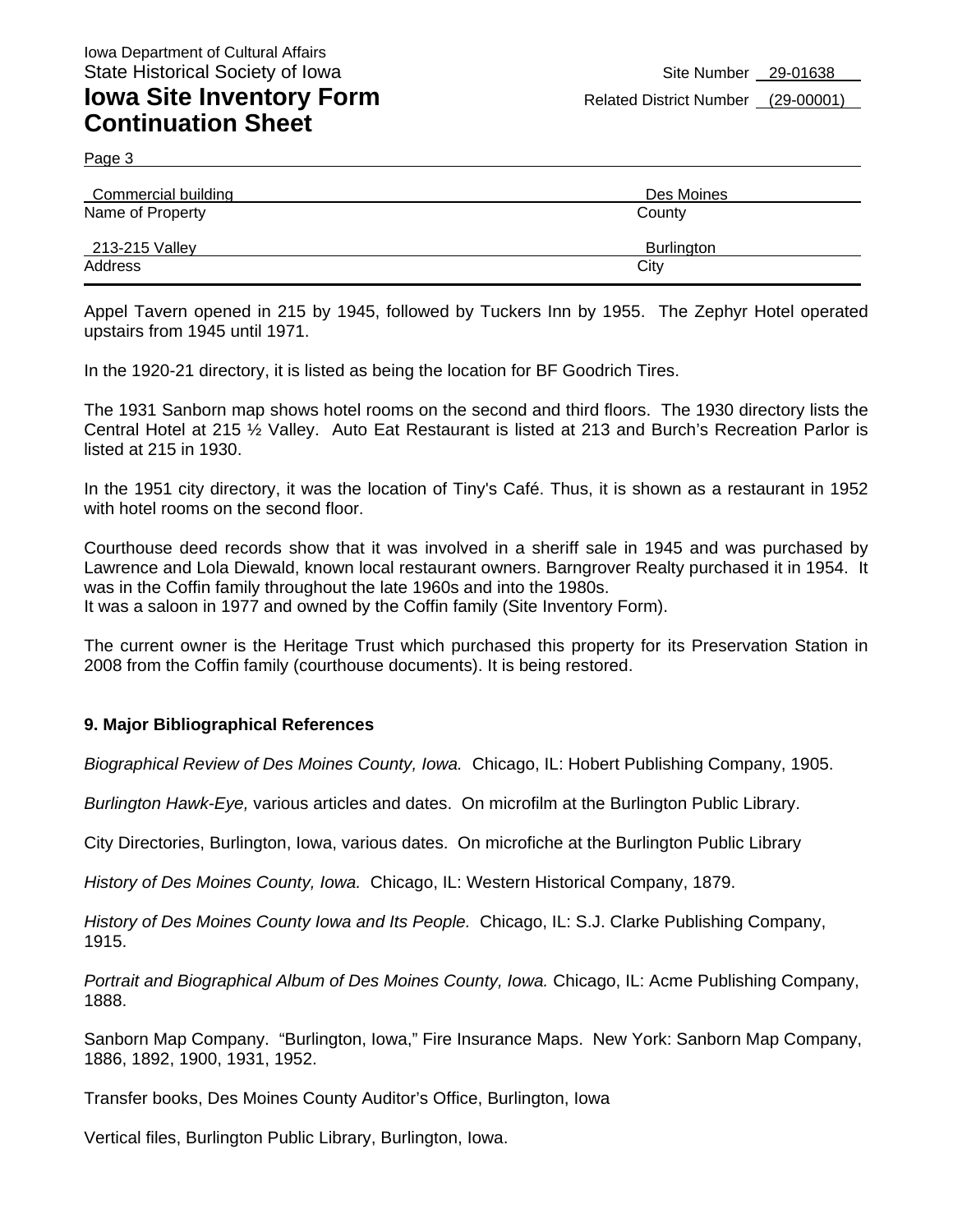Page 4

| Commercial building | Des Moines |
|---------------------|------------|
| Name of Property    | County     |
| 213-215 Valley      | Burlington |
| Address             | City       |

### **Location map**



**Building plan (from assessor's website)** 

|     | 38              |
|-----|-----------------|
|     | 34' HI<br>BLDG1 |
| 111 | [4218]          |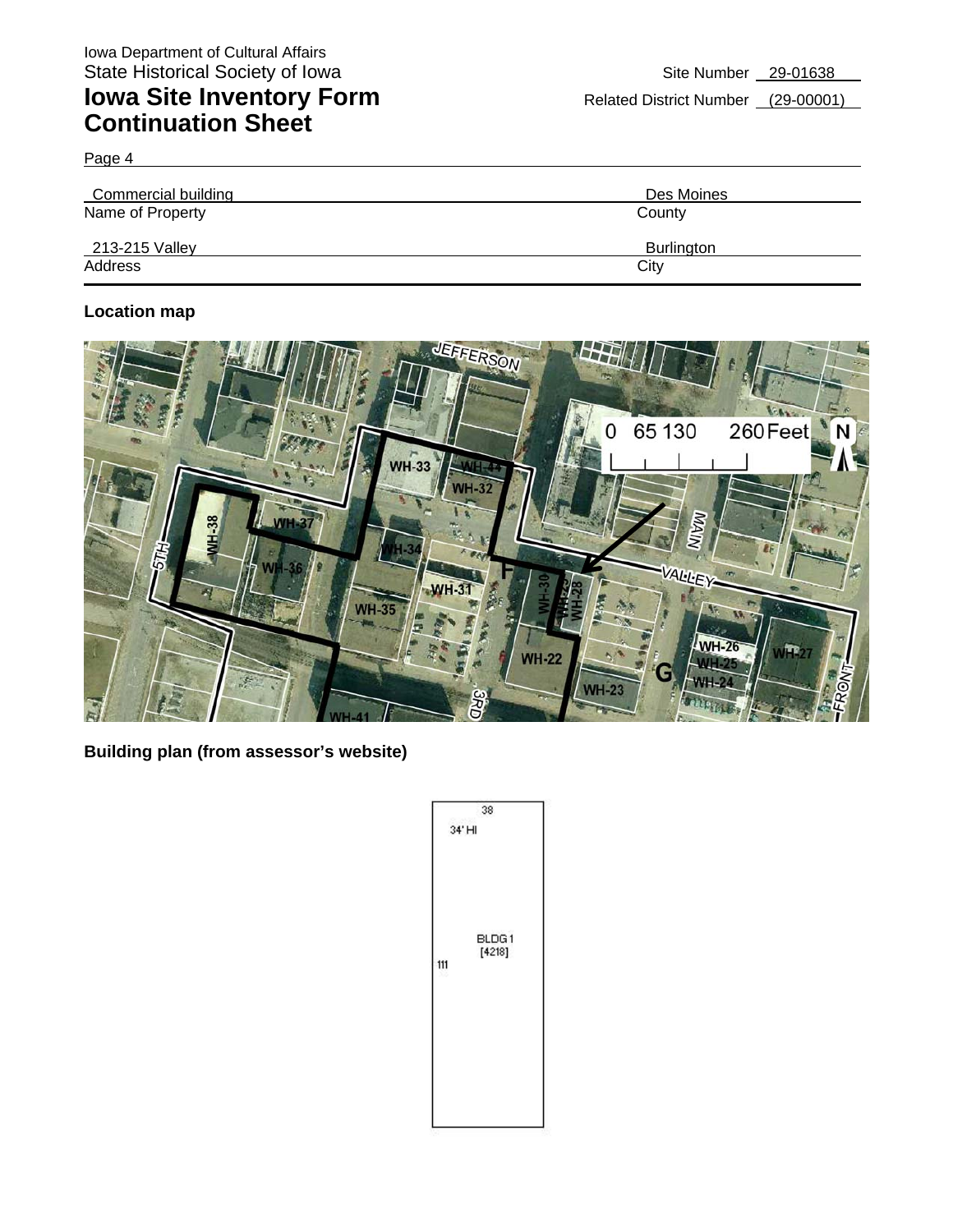| Commercial building | Des Moines |
|---------------------|------------|
| Name of Property    | County     |
| 213-215 Valley      | Burlington |
| Address             | City       |

### **Photograph (digital image)**

Page 5



**Building, looking southwest November 2, 2009 R.L. McCarley**